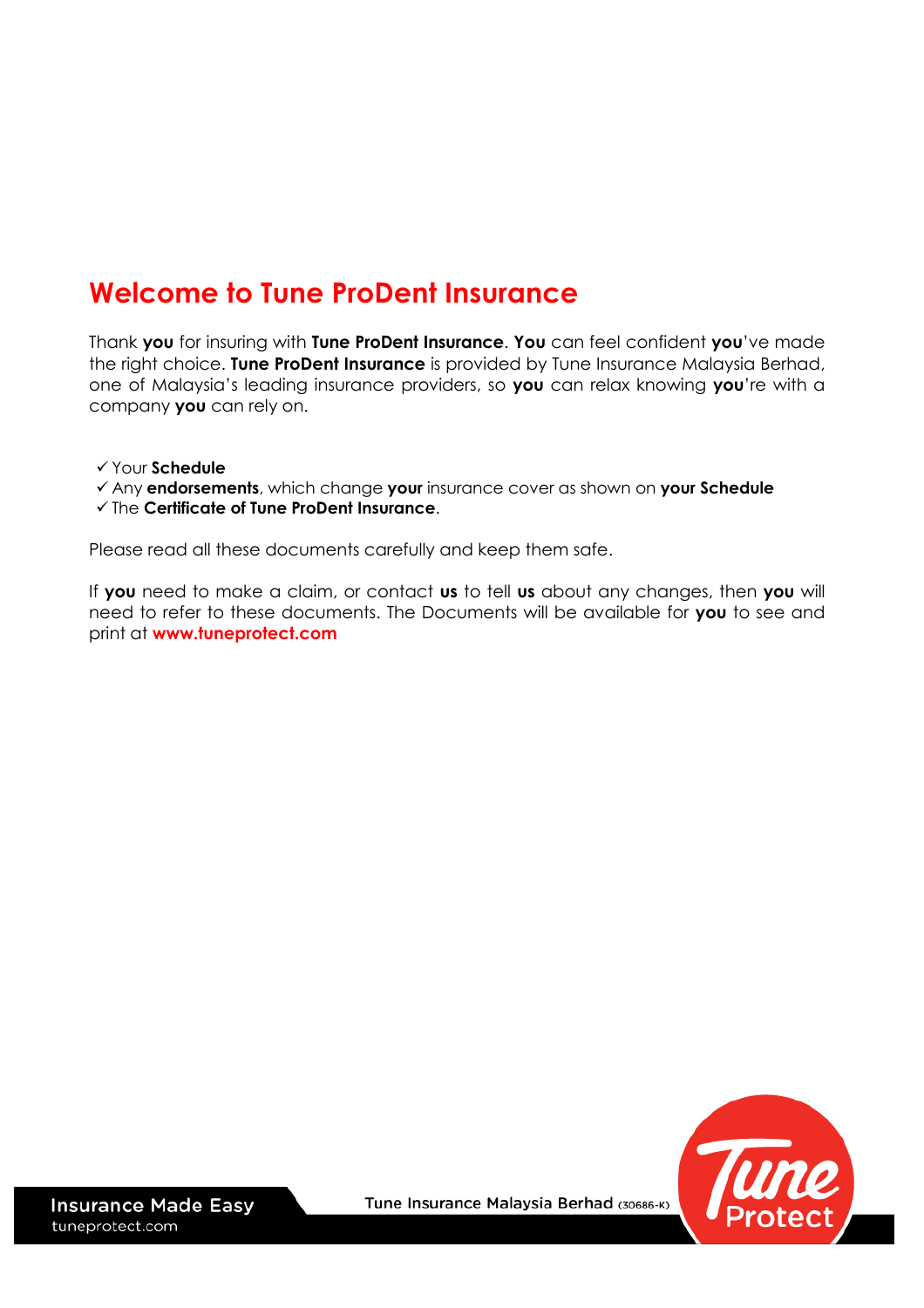

# **Tune ProDent Insurance Policy**

Whereas the Policyholder named in this Policy has applied to Tune Insurance Malaysia Bhd (called "The Company") for insurance herein described and has agreed to pay the premiums in advance provided that every proposal, declaration and statement made by the Policyholder shall be the basis of this contract and held as incorporated herein.

**NOW THIS POLICY WITNESSETH** that during the period of insurance, any extension or renewal, the Company shall settle on behalf of any person named in this Certificate for expenses incurred as dental treatment in accordance with the Plan as outlined under the Schedule of Benefits.

# **Definitions**

- **1. GROUPS OR GROUP MEMBERS** shall mean all the members of an organisation, work-force or bona-fide subdivision of such organisation or work-force.
- **2. CHILD** shall mean all unmarried and unemployed children, children between ages of 1 year and 19 years of age or up to the age of 23 if registered as a full-time student at an educational institution.
- **3. INSUREDS OR INSURED PERSONS** shall mean those persons whose names appear on the policy schedule or whose names are added by endorsement.
- **4. POLICYHOLDER** shall mean a person or a body to whom the policy has been issued in respect of cover for persons specifically identified as Insured Persons in this policy.
- **5. PERIOD OF INSURANCE** shall mean dates and times stated in the policy and refers to the local times and dates in Malaysia.
- **6. POLICY YEAR** shall mean the one year period including the effective date of commencement of insurance and immediately following that date, or the one year period following the renewal of the policy.
- **7. RENEWAL OR RENEWED POLICY** shall mean a policy which has been renewed without any lapse of time upon expiry of a preceding policy with the same contract.
- **8. DENTIST** shall mean a person who is duly licensed or registered to practice dentistry in the geographical area in which a service is provided.
- **9. ELIGIBLE EXPENSES** shall mean medically necessary expenses incurred by the Insured with respect to a covered benefit but not exceeding the limits as stipulated in the Schedule of Benefits.
- **10. CLINICS** shall mean participating clinics registered with the Company.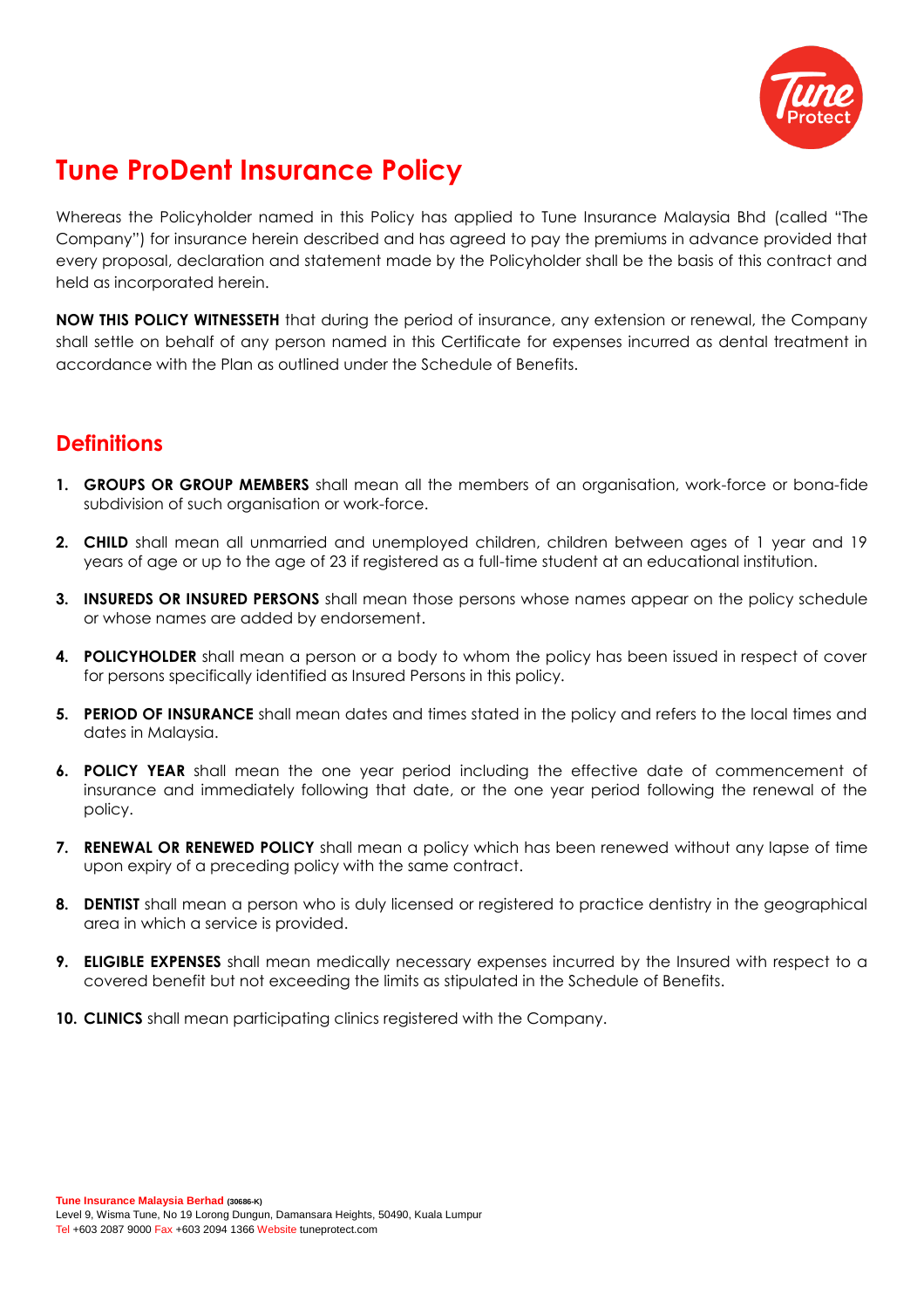

# **Conditions**

- **1. CONDITIONS PRECEDENT TO ANY LIABILITY** The Policyholder is to comply with the Terms, Conditions and Endorsements of this policy. The truth of the statements and the answers in the proposal, enrollment form shall be conditions precedent to any liability of the Company.
- **2. THE POLICY, CERTIFICATES AND ENDORSEMENTS ARE TO BE READ AS ONE CONTRACT.** If a special meaning is attached to any word or expression in this policy, the schedule or endorsement in this policy, the Certificate and endorsement, it will continue to bear such meaning throughout this contract.
- **3. OWNERSHIP OF POLICY** Unless otherwise expressly provided for by an endorsement in the policy, the Company shall be entitled to treat the Policyholder as the absolute owner of the policy. The Company shall not be bound to recognise any equitable or other claim or interest in the policy. The receipt of the policy or a benefit by the Policyholder (or by his Personal Representative) alone shall be an effective discharge of all obligations and liabilities of the company.

The Policyholder shall be deemed to be responsible Principal or Agent of the Insured persons covered under the policy.

- **4. GEOGRAPHICAL COVERAGE** The Benefits of this policy are applicable within Malaysia.
- **5. AGE LIMIT** No person shall be covered in this policy who has not attained the age of 1 year or has reached the age of 65 years.
- **6. ALTERATIONS** This Policy may be amended and changed by written agreement between the Policyholder and the Company. To be valid, any alterations or endorsements of this Policy must be approved by an authorised representative of the Company.
- **7. CHANGES AND NOTICES** The Company must be notified by the Policyholder in the event of a change of address or occupation of an Insured and pay an additional premium that may be required, otherwise claim of the Insured may not be valid.
- **8. CANCELLATION** The Company may cancel the Policy or cancel cover on any Insured Person within the group for failure to comply with the requirements of this policy by giving 30 days written notice to the Policyholder. In both cases, premium shall be refunded to the Policyholder for the cancelled part of the policy.

The Policyholder may cancel this policy at any time by giving immediate notice in writing to the company and provided no claims have been made or are pending, a refund premium shall be made within sixty (60) days.

Notwithstanding the above, no refund for cancellation of cover for any Insured Person will be allowed by the Company under the following circumstances:

- i. A claim has been initiated during the policy period. All refund premiums are calculated on a pro-rata "by the day" basis and is subject to a minimum premium of RM 5.00 per person for the period.
- **9. OTHER INSURANCE** The Insured shall inform the Company of any other insurance covering dental treatment in whole or in part during the term of this cover. Unless otherwise stated, the benefits recoverable hereunder shall be in excess of the benefits recoverable under such policy.

**Tune Insurance Malaysia Berhad (30686-K)** Level 9, Wisma Tune, No 19 Lorong Dungun, Damansara Heights, 50490, Kuala Lumpur Tel +603 2087 9000 Fax +603 2094 1366 Website tuneprotect.com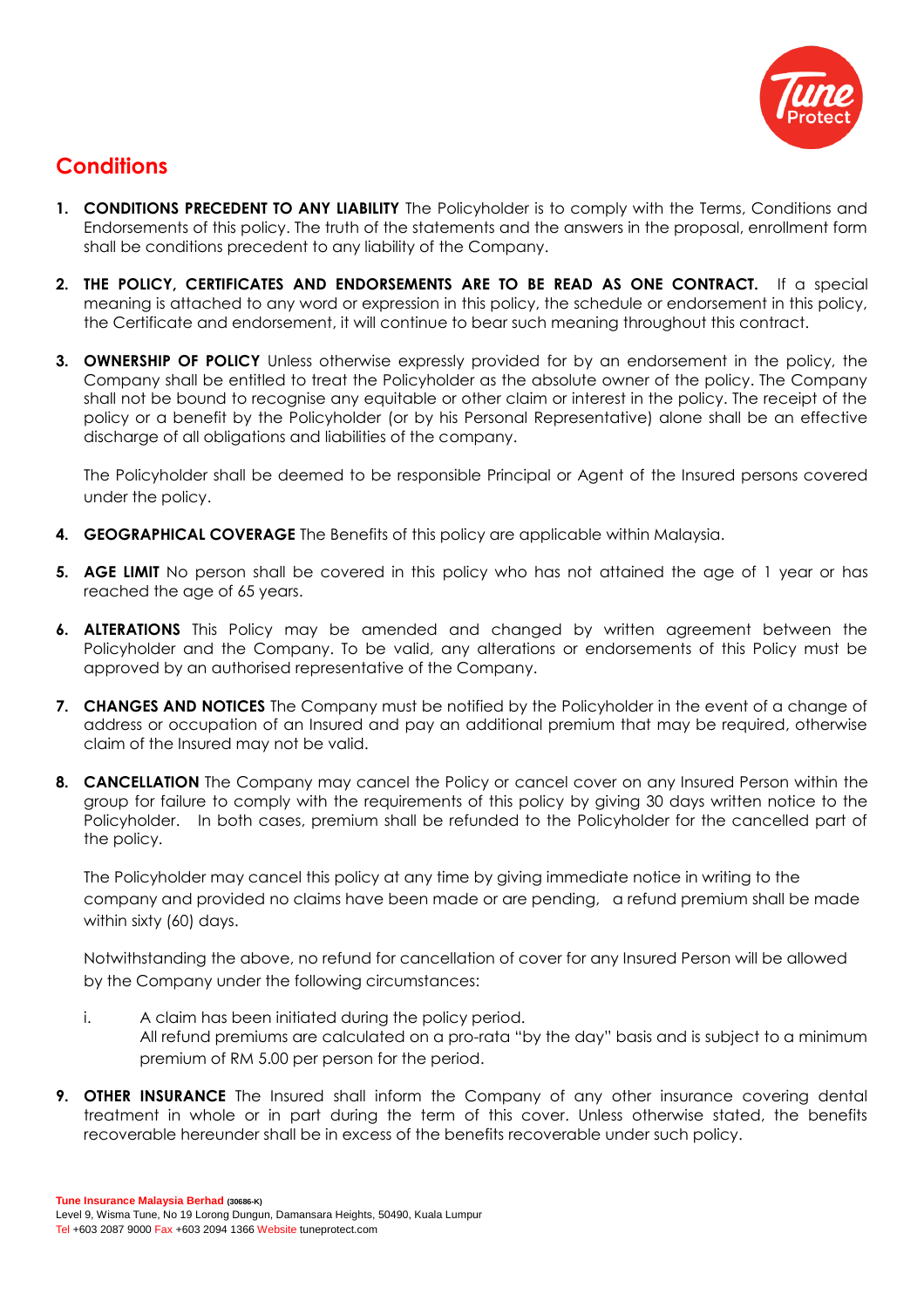

- **10. TERMINATION OF BENEFITS** The benefits under this policy shall terminate when the Schedule of Benefits have been exhausted (where applicable) or at midnight on the last day of this Policy. If an insured has been receiving treatment for a covered dental condition at the time of such termination, then the time of termination shall be extended until the Insured no longer requires such treatment, or the time the benefit for the treatment shall have been exhausted, whichever shall occur first.
- **11. UPGRADED POLICIES** If the Insured is undergoing treatment at the time the Policy is being upgraded, the Insured will continue to be entitled to the old benefits which are payable until completion of the treatment. In respect of new treatment commencing after the date Policy is upgraded, the Insured shall be entitled to indemnity under the upgraded Policy.
- **12. ARBITRATION** All differences arising out of this Policy shall be referred to an Arbitrator who shall be appointed in writing by the parties in difference. In the event they are unable to agree on who is to be the Arbitrator within one month of being required in writing to do so then both parties shall be entitled to appoint an Arbitrator each who shall proceed to hear the differences together with an Umpire to be appointed by both Arbitrators. However this is provided that any disclaimer of liability by the Company for any claim hereunder must be referred to an Arbitrator within twelve (12) calendar months from the date of such disclaimer.
- **13. RECORDS** In case of a Group policy, the Policyholder shall keep a record of all the group members and the Company reserves the right to inspect the record at any time.
- **14. LEGISLATION** The Policy is issued under the laws of Malaysia and is subject and governed by the laws prevailing in Malaysia. The indemnity provided by this Policy shall not apply in respect of judgements which are not in the first instance delivered by or obtained from a Court of competent jurisdiction within Malaysia, nor to orders obtained in the said Court for the enforcement of judgements made outside Malaysia whether by reciprocal agreement or otherwise.
- **15. MANAGED CARE ORGANISATION (MCO)** The company has engaged **UNIVERSAL MEDIDENT** (MCO) to administer and manage the dental scheme.

## **Exclusions**

Unless cover is extended under this Schedule, the policy shall not cover:

- 1. Dental treatment for which payment is not required or which is payable by other insurance or indemnity covering the Insured.
- 2. Oral surgery requiring the setting of fractures and dislocations.
- 3. Dispensing of drugs for treatment of oral disease unless otherwise provided under the Schedule of Benefits.
- 4. Replacement of mislaid, lost or stolen denture or bridgework.
- 5. Replacement of existing prosthodontic appliances, unless the existing appliance cannot be made serviceable or within a 5 year period.

**Tune Insurance Malaysia Berhad (30686-K)** Level 9, Wisma Tune, No 19 Lorong Dungun, Damansara Heights, 50490, Kuala Lumpur Tel +603 2087 9000 Fax +603 2094 1366 Website tuneprotect.com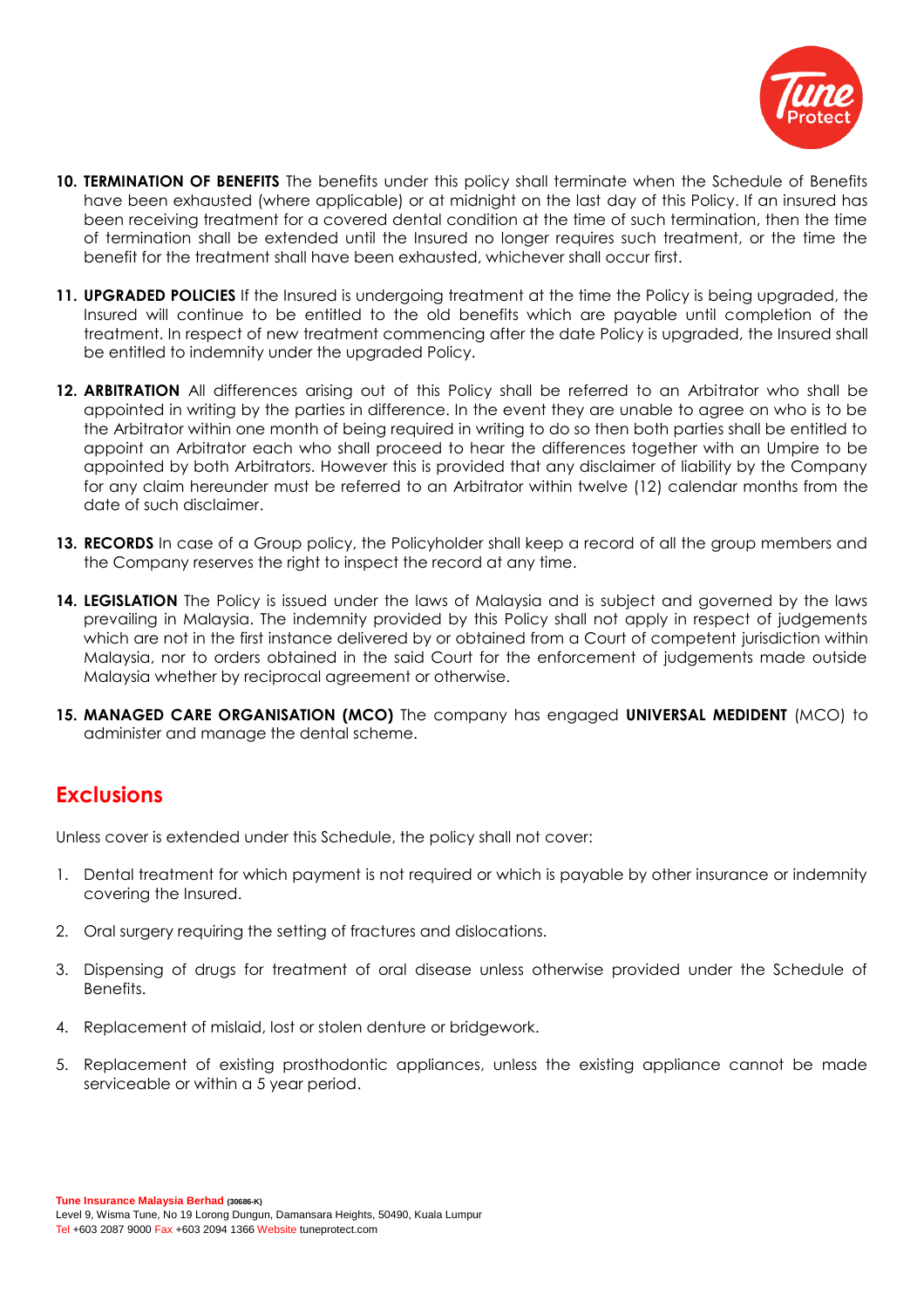

- 6. Dental treatments and supplies which, in accordance with accepted dental art standards, are not required from a dental viewpoint; or which are not recommended or approved by the attending dentist, or which are not accepted dental arts standards.
- 7. Dental treatments performed mainly for aesthetic purposes, including the transformation or extraction and replacement of healthy teeth in order to modify appearance.
- 8. Dental treatments required following an injury that the Insured wilfully inflicted upon himself or herself, whether or not of sound mind, or participation in a real or apprehended insurrection.
- 9. Fees invoiced by a dentist for an appointment missed by an Insured or for the filling out of claim forms required by the Insured, or for additional information required by the Company; also for travel time, transportation costs and counseling provided by means of telecommunications.
- 10. Fees invoiced by a dentist for a treatment plan, either for extra time spent for explanations due to the complexity of the treatment, or when the diagnostic material comes from another source; for consultation with the insured; for consultation with another dentist.
- 11. Fees invoiced by a dentist for the analysis of an alimentary diet and recommendations for initial instructions as well as re-instruction in oral hygiene, and for a plaque control program; or for any protective athletic appliances.
- 12. Dental care related to implants except those provided under the Schedule of Benefits.
- 13. Any other dental service not specifically listed on the Schedule of Benefits.

## **SCHEDULE OF BENEFITS: Tune ProDent Insurance**

| <b>Category I: Restorations &amp; Preventive Treatment</b>           | <b>Category I: Restorations &amp; Preventive Treatment</b>                                 |
|----------------------------------------------------------------------|--------------------------------------------------------------------------------------------|
| Amalgam / Composite fillings                                         | <b>Extractions</b>                                                                         |
| Single surface                                                       | <b>Anterior Teeth</b>                                                                      |
| Two surfaces                                                         | Premolars                                                                                  |
| Three surfaces                                                       | <b>Molars</b>                                                                              |
| Dentine Pins – per pin                                               | Primary Teeth - Anterior                                                                   |
| Class III                                                            | Primary Teeth - Posterior                                                                  |
| Class IV                                                             | Scaling & Polishing (Payment limited to 1 visit in 12<br>months)                           |
| Primary Teeth Single Surface Restoration Amalgam Or<br>Composite     |                                                                                            |
|                                                                      | Scaling & Polishing (children up to age of 14, payment<br>limited to 1 visit in 12 months) |
| Primary Teeth Two/Three Surfaces Restoration Amalgam<br>or Composite |                                                                                            |
|                                                                      | Dressing Per Tooth (Temporary fillings)                                                    |
| Pulp Capping in deciduous teeth                                      | Medication (Inclusive of basic antibiotic)                                                 |
| Fissure Sealant – per teeth                                          | X-Ray                                                                                      |
|                                                                      |                                                                                            |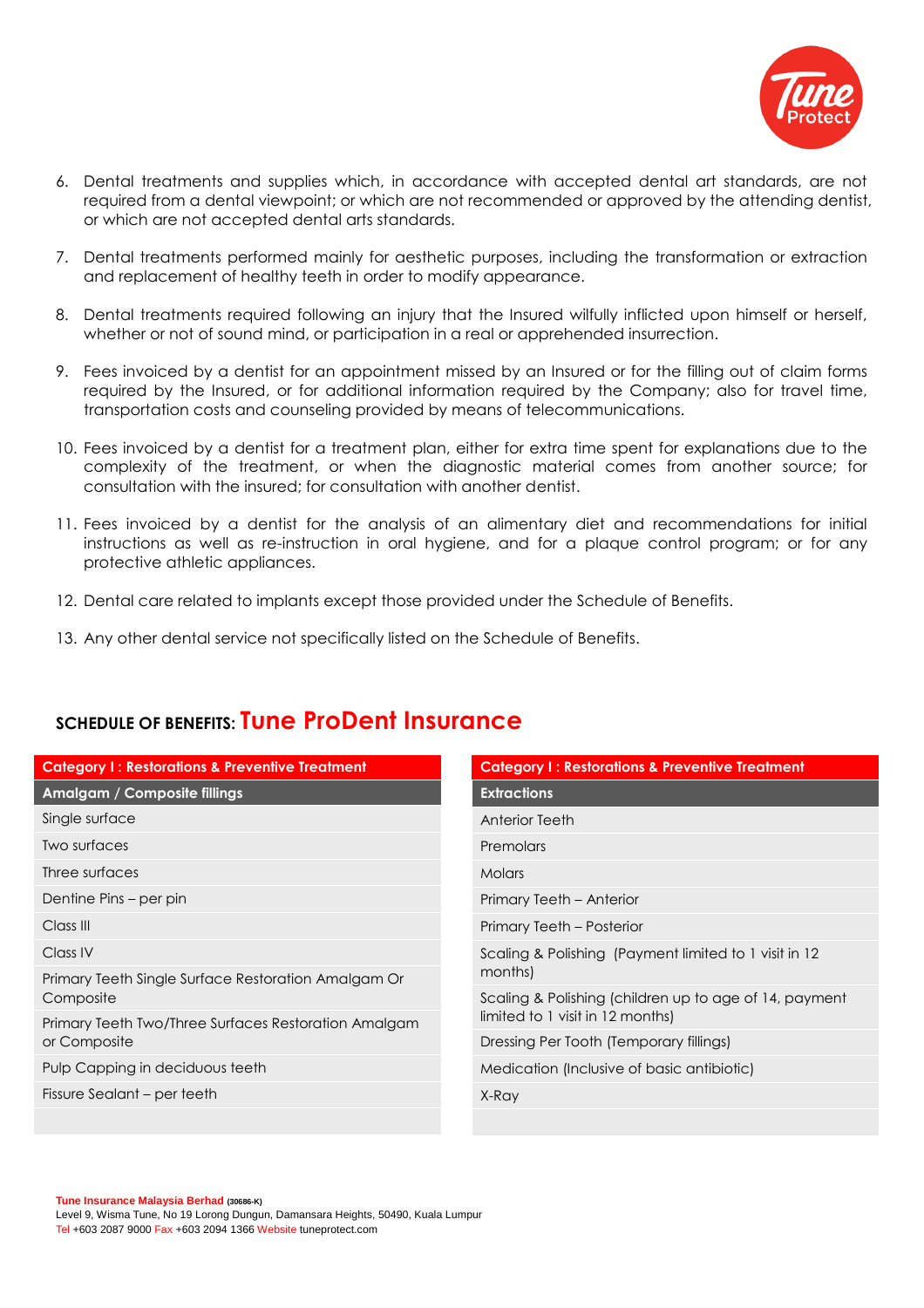

#### **Category II : Root Canal Therapy and Surgical Extractions**

**Root Canal Therapy (RCT)**

Single Root

Two Roots

Three Roots

Apicoectomy Anterior Tooth

Pulpectomy

(Root Canal Treatment on deciduous teeth)

**Surgical removal of tooth**

Removal Of Embedded Root

Wisdom tooth - Vertical Impaction

Wisdom tooth - Mesio-Angular Impaction

Wisdom tooth - Horizontal Impaction

Upper wisdom tooth

**Category III : Treatment Of Acute Periodontal Infection \***

#### **Root Canal Therapy (RCT)**

Gingival Curettage Per Visit

Periodontal Surgery Or Cautery Per Visit

*\* Maximum payable-1 visit per 6 months for first year of cover. Subsequent years benefit will be subject to review. Written report may be required.*

#### **Category IV : Dental Prosthesis**

#### **Dentures +**

Simple Acrylic Plate 1-2 teeth

Each Extra Tooth

Full Dentures Single Arch

Full Dentures Upper and Lower

Cast Partial Plate

Cast Full Upper or Lower

Denture Repair / Tooth Addition

Denture Reline Partial

Denture Reline Full

*+ Qualifying Period – after 1 year of cover*

#### **Category V : Major Dental Work**

**Crowns & Bridges ++**

Single Crown (Porcelain)

Bridge Porcelain Per Unit+++

Post & Core

Metal Full Crown Non- Precious

Re-cementing Crowns

*++ Qualifying period – after 1 year of cover, limited to one unit per year.*

*+++ Max payable for bridge is 3 units of crown only.* 

*X-rays must be provided for Crown & Bridge work.* 

*Written approval from MediDent is required for crown & bridge work*

#### **Onlays**

Non-Precious #

Gold Onlays #

*# Qualifying period - after 5 years of participation in the scheme under the Platinum plan* 

#### **Orthodontics**

Full Banding Upper and Lower ##

*## Qualifying period - after 5 years of participation in the scheme under the Platinum plan*

#### **Implants**

Implants Per Tooth ###

*### Qualifying period - after 10 years of participation in the scheme under the Platinum plan*